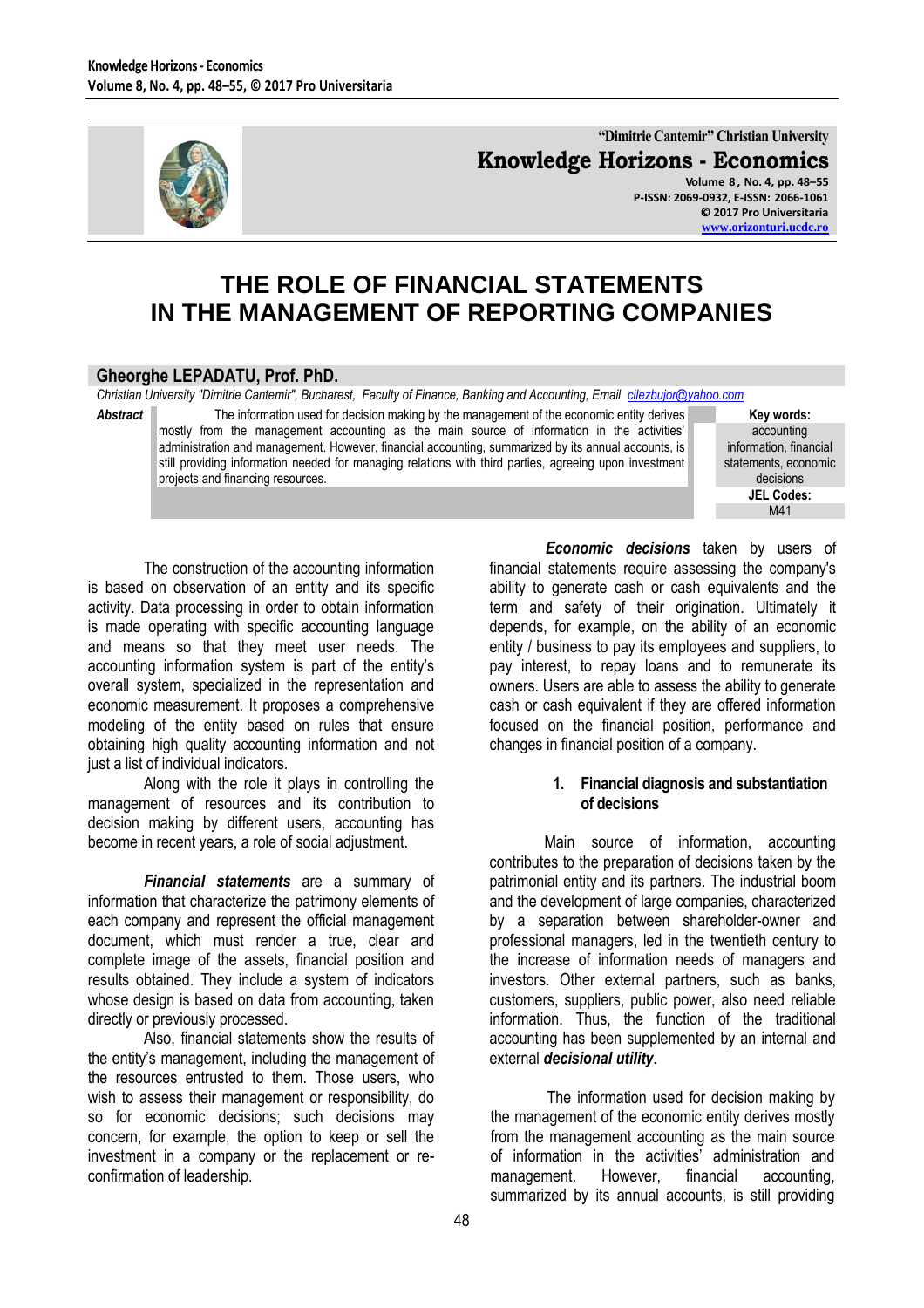information needed for managing relations with third parties, agreeing upon investment projects and financing resources. In addition, SMEs that do not use a sophisticated management accounting, it becomes useful for information and decisions making. But the role of annual accounts as a means of information is to provide useful information for stock investors' decision making. This conception of the role of accounting "appeared in the United States before the World War II, with the development of large enterprises with large and wide ownership. Predominant in Anglo-Saxon countries, where enterprises are financed mainly by public capital, it spreads after fifty years in Europe along with the development of capital markets" 1 .

The accounting information enables investors, actual or prospective shareholders to assess past, present and future events of a patrimonial entity, thus providing the basis for confirmation or denial of initial projections. An investor must be able to extract from published annual financial statements, elements enabling them to decide to increase, withdraw or decrease their investment.

Moreover, other business partners use the financial statements for decision-making. For example, banks use them to grant loans, public authorities - to grant or refuse a grant, suppliers - to accept certain terms of settlement etc. But the usefulness of information is much higher for the entity's management. While some accounting data can be used "gross" in decision making, many of them reveal their information value subsequently the process of analysis, which enables a financial diagnostic.

In general, the **financial diagnosis** <sup>2</sup> is designed to analyze the company's strengths and weaknesses. Therefore, it *relies* on economic, social, and financial accounting information. Most of the information used is financial and accounting data, taken from the review process.

Given the financial analysis is based on rules in order to properly assess the health of the company, a number of indicators allows the analyst to transform the assessment criteria into judgment, and to this end, the restrictions and fundamental financial goals arising from the financial theory should be considered.

The examination of economic reality requires a specific approach that integrates the classical view

 $\overline{a}$ 

based on knowledge of causal relations and the internal laws of origination and evolution of phenomena, with the systemic-oriented study of their consistency in an evolving environment. Such an approach allows not only a correct assessment of the facts, but also it identifies vulnerabilities and opportunities for development, essential for substantiating management decisions.

The *economic-financial diagnosis* is a tool that allows managers to issue qualitative and / or quantity judgments on a company's state, dynamic and an economic perspective, emphasizing its strengths and weaknesses, the ability to grow in a profitable manner.

The word "**diagnosis**" is of Greek origin and means "able to discern". It has the same meaning in economics and medicine. Regardless of field of use, diagnosis approach requires a prior complex analysis of the mechanism of formation and modification of specific phenomena.

*The analysis of the company's activity and diagnosis is a set of concepts, techniques and tools for ensuring internal and external treatment of information for the formulation of relevant considerations relating to the economic-financial and strategic situation of the company and the level and quality of its performance, the risk in a very dynamic competitive environment*.

**The diagnosis is a tool of management<sup>3</sup>** which allows information prior setting objectives and information related to their achievement. Diagnosis does not mean to describe, but to identify key variables of the state and dynamics of phenomena, to study their interaction to determine the company's development objectives.

**Thus, the diagnosis allows improving the consistency of important decisions** to ensure the economic viability of the entity:

- Consistency between the company's  $\bullet$ tendencies and the elements of the competition environment;
- Consistency between objectives and goals;
- Consistency between the company's tactic actions, strategic orientation and the politicalcultural system;

Such an approach of diagnosis enforced in a transition economy could be compared with the classical approach of theorists and practitioners in this

 $\overline{a}$ 

<sup>&</sup>lt;sup>1</sup> Esnault B, Hoarau Ch – "Comptabilite financiere", Ed. PUF, Paris, 1994.

<sup>2</sup> A.Deaconu – "*Diagnosticul şi evaluarea* 

*întreprinderii",* Ed. Intelcredo, Deva, 2000.

<sup>3</sup> M. Niculescu – "*Diagnostic economic", vol I,* Ed. Economică, Bucharest, 2003.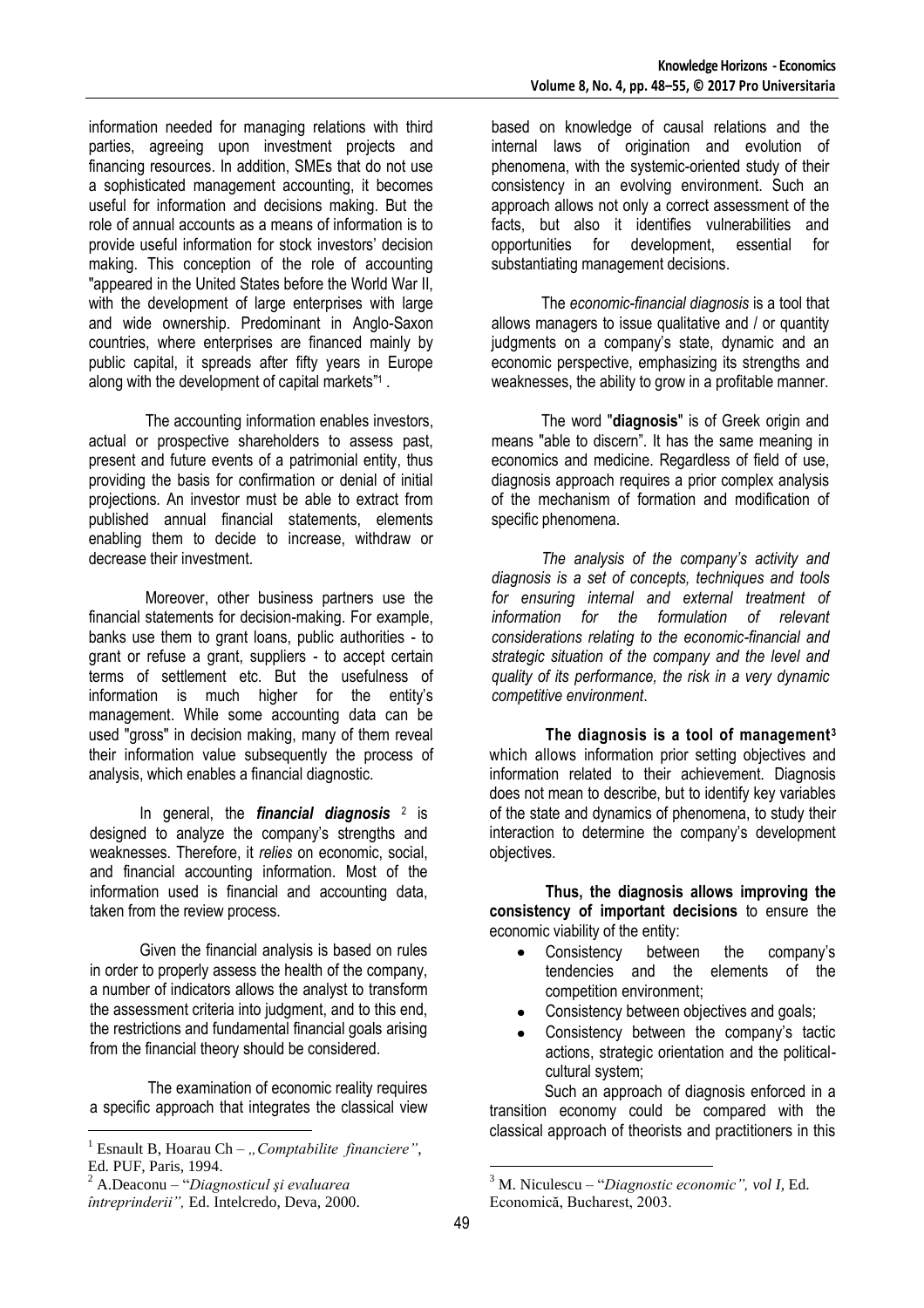field. As  $J.P.$  Thibaut<sup>4</sup> notices, the diagnosis could be defined as a sum of the following stages:

- To identify malfunctions and opportunities;  $\bullet$
- To examine the facts (signs, indicators, etc.), to search for internal and external causes and to establish responsibilities;
- To set up the action schedule and the  $\bullet$ measures to redress or improve the outcomes;
- To enforce measures established;  $\bullet$
- To control the goals' accomplishment.

However, we should mention that when companies under transition are involved, without disregarding the diagnosis' importance, attention should be paid to the implementation of its recommendations. Also, given that they face multiple and various incoherence, it is necessary to integrate the whole approach of the analysis in a systemic vision, in particular modeling.

**The diagnosis' conclusions usually require relating to certain references**. In economics, the results obtained from the analysis can be related to references whose meaning is often questionable, despite the improvement of statistical information on economic and financial behavior of firms, in general, and of those in need, in particular. For example, some companies may experience payment problems under a positive working capital, while others have a satisfactory solvency with a negative working capital. The problem of reporting bases arises especially in an economy in transition, where the accuracy of current and historical landmarks is challenged.

**Diagnosis is based on analysis' "results" without being confounded with it**. a diagnosis implies assessments, judgments and, ultimately undertaking certain responsibilities in terms of reliable and accurate information; the substantiation of relevant value judgments depends on the extent to which the analyst masters economic theory, knows objective reality and their experience. The remark of N. Wiener, which noticed that: "in the absence of standard methods for exact computation, the role of the experts in assessing sociological, anthropological and business factors is so great that a novice who has not yet gained tremendous experience espoused by experts, is useless in this area"<sup>5</sup> , is fundamental, especially in a disturbed economic system, where future vision is no longer *based* on old models and solutions, but is subject to

change requirements.

Diagnosis is constantly facing a real situation with a reference case. During stable periods, their recommendations are based, generally, on the reproduction of reference model, while in a disturbed it is forced to exceed the classic frame, to take account of new environmental characteristics, which make it impossible for usual solutions. In formulating the findings and recommendations of analysts, intuition plays a role as important as any deductive reasoning. Each entity is a particular case. Therefore, the diagnosis' approach must be sufficiently adaptable, flexible and open to the variety of situations.

A **diagnosis is the preliminary of the strategic approach,** which supplies reasoning essential for the confrontation of the management's goals with the internal and external reality. It is a tool to serve the will of change and progress that animates performing teams.

In *practice,* the prime source of information, particularly for financial analysts, is the social or consolidated annual accounts (financial statements). According to the Law of accounting, financial statements include: balance sheet, profit and loss account and annex.

International Accounting Standards (IAS) and International Financial Reporting Standards (IFRS) set up the framework to enrich and improve the quality of financial information. Accordingly, financial statements consist of: balance sheet, profit and loss account, statement of equity movement, treasury report, accounting policies and explanatory notes.

The Law of accounting Law (Law 82/1991) does not define explicitly the quality of accounting information. "Accounting as a major instrument of knowledge, management and control of property" (Law 82/1991, republished) is geared primarily to technical matters concerning the registration of various operations, processing and publication of information, valuation of property, control of economic operations.

Achieving the analysis' economic and financial goals and the conclusions' accuracy depend on its organization, both at the level of the analyst and the firm.

The diagnosis report is presented as a text prepared by (specialists) concerned, including equally figures and graphics.

 4 J.P. Thibaut - " *Le diagnostic de l'entreprise",* Ed. Sedifor, Paris, 1989.

<sup>&</sup>lt;sup>5</sup> N. Weiner – " Cibernetica", Ed, Științifică, Bucharest, 1966.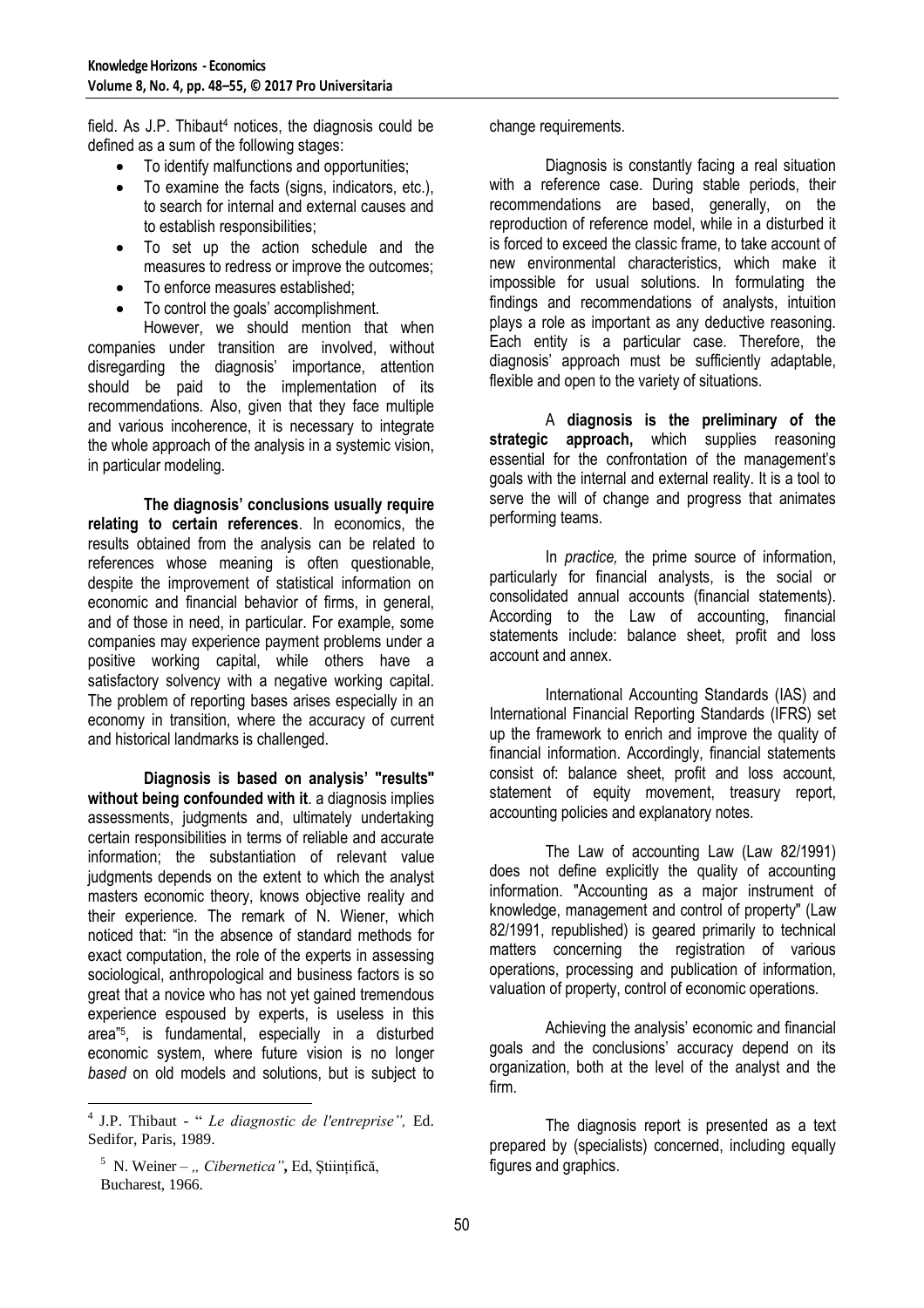Diagnosis is not an end in itself but a means of action to improve the results and the progress. Therefore, each proposal must be substantiated, to allow the answer to the following questions: What for? How? When? Where? How much?

The quality of analysis and recommendations is dependent on sources used, which is in some extent the "raw material" in the investigation of basic economic realities.

In practice the term "diagnosis" is often replaced by "**audit**". For the first time the notion of audit has been used by commissioners of accounts upon the verification of annual accounts. Gradually it has expanded, justified or not, in other areas. Considering the use of this concept as an effect of the fashion on the economic-financial language, we recommend its appropriate use only for cases where judgments are made in relation to rules, laws, regulations, such as: accounting audit, quality audit etc. The restriction is even more obvious in an economy in transition, faced with a lack of landmarks or when their questionable veracity is at stake.

### **2. Financial situations and forecasts' substantiation**

Financial diagnosis requires necessarily a size estimate. If the study of past evolution and current situation is an indispensable element of the act of management, it requires above all an assessment of expected developments in the near or distant future.

Accounting information is, as is known, retrospective in nature or, at best, up to date. "Of course, the time limitation of accounting is not as radical as it appears at first and the indications that it provides may be used for forecast exploits"<sup>6</sup> . For example, receivables recorded in the balance sheet will generate future earnings, but liabilities arising at some point will require further payments. As a result, information contained in the balance sheet will form the basis of forecasting for the short-term business solvency's study. However, the possibilities offered by exploiting accounting data in a forecast is not always sufficient They must be supplemented by a clairvoyant perception of the company's financial prospects.

Activities currently carried out in a highly competitive environment compel economic entities to forecast in order to govern. Thus, prediction becomes an outstanding task of modern leadership and "*financial forecast* is perhaps the most important planning activity" 7 .

Financial forecast is used by some specific means, company budgets which, unlike the balance sheet, are not for the general public, but they serve domestic guidance needs to achieve the objectives set by the company management, according to the realism of the forecast and management activities for its achievement, subsequent events will evolve more or less, on the lines drawn through budgets.

Because accounting information is generally the only information that is subject to a normalization and an obligation to publish, the general public information user - has a tendency to believe that the information arising from the company merges with the production of **annual accounts and summary accounting documents - balance sheet and the result account**, but in fact, account information is generally only a minuscule part of the information produced by a business entity.

The essential information is the statistical information including data not necessarily linked by the principle of double entry. Most often**, long-term forecast information** is considered for statistics, given the difficulty of obtaining the overall forecast data to enable proper preparation of accounting documents.

Without being a historian, the analyst perusing the performance of economic entities is also interested in forecast data. As a general rule, all companies have a minimum of statistics forecast on short, medium or long term which allows the analyst to define strategy.

In general, the forecast demand of an economic entity is materialized in three forecasting documents and the financing plan<sup>8</sup>.

**1. Long term plan.** Is a document concerning the long terms statistics and which summarizes the company's consumption and resources for the following 5-10 years.

**2. Medium term plan.** The consumption and resources of the long term plan are detailed and provided upon the drafting of the medium term plan, which usually covers 3 to 5 years.

 $\overline{a}$ 

 $\overline{a}$  $6$  Cohen E. – "*Analyse financiere* "Ed. Economică, Paris, 1994.

<sup>&</sup>lt;sup>7</sup> Stancu I., - "Finanțe, Teoria piețelor financiare, *Finanţele întreprinderii, Analiza şi gestiunea financiară*", Ed. Economică, Bucharest, 1996.

<sup>8</sup> C.G. Dumitru- *" Dezvoltări şi aprofundări privind valoarea informaţională a bilanţului contabil",* Ed. Universitară, Bucharest, 2005.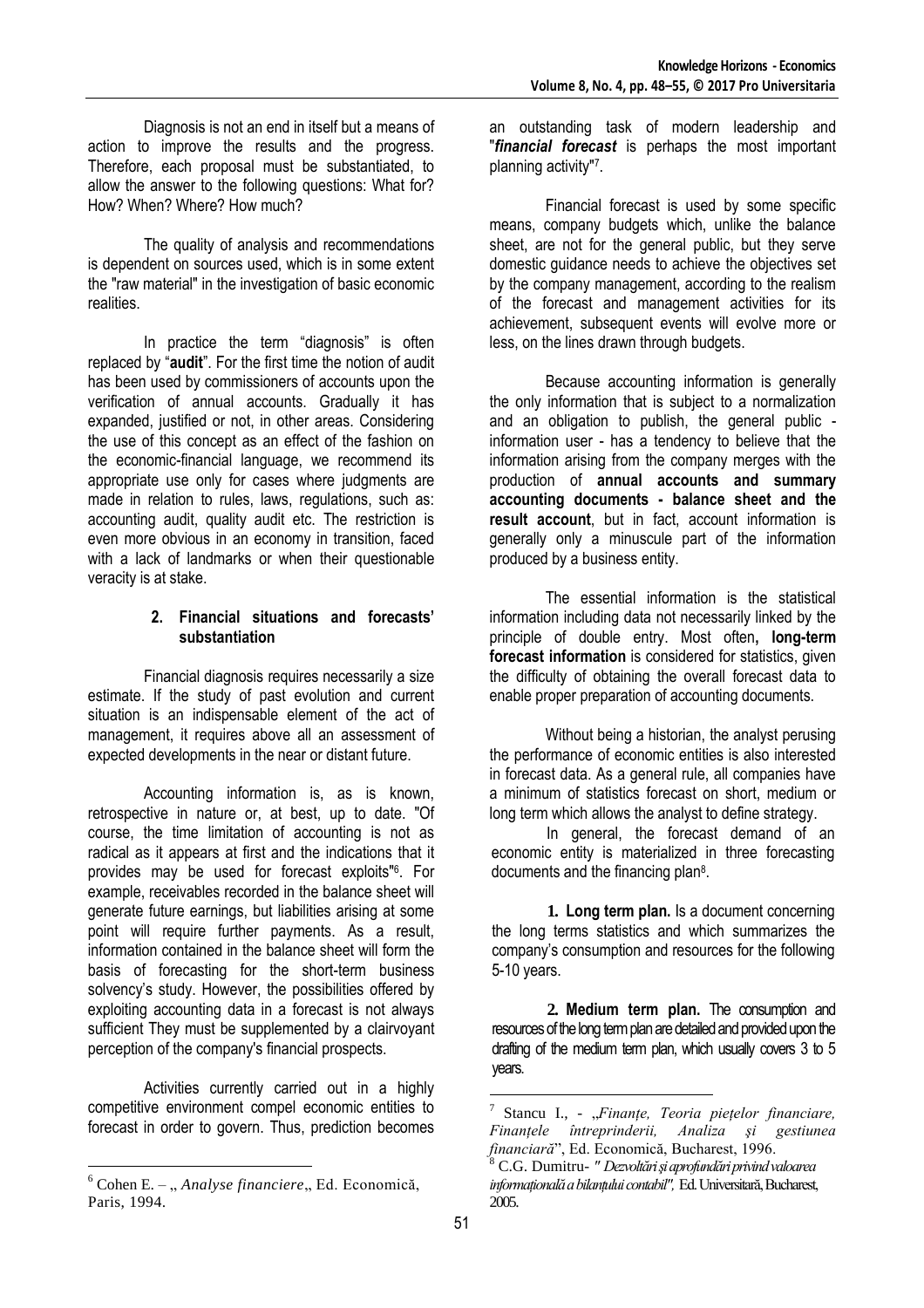**3. Forecast budgets and accounts**. They are successive yearly documents, which resume and supplement the goals of the medium term plan, primary classifying them according to the company's various functions. Therefore, we have the following in term of income and expenses:

- **Sales budgets,** classified per main types of income or services;
- **Budgets for direct operation costs** (broken down as income) to outline the **margins of direct costs** regarding various income;
- **Budgets for indirect operation costs and general expenses.** The prior budgets are summarized in an account of forecast results which enables to establish the forecast result. Given, however, that forecasting is a random domain, the forecast result is generally attended by a **probability index**.

The forecast income and expenses are then translated into treasury terms and thus leading to the preparation of a **yearly forecast financing plan** aimed to record financial balance.

**4. Financing plan.** Once the forecast resources are established, a final financing plan is drafted. This tool is attended by a **yearly forecast balance.** 

All essential details of these plans are highlighted in a **dashboard**, the latter representing a statistical document of paramount importance.

Obviously the financial forecast should be accompanied by a budgetary control of achievements compared to plans, the causes which generated deflection, in order to change the forecast, if reality requires or to alter the activity to bring the achievements close to forecasts.

Budgets include the company's main areas of activity. The budgets establish how resources and responsibilities are focused on each activity center. "The budget is then figure forecast of how resources and responsibilities are distributed to achieve business objectives cost-effectively" 9 .

**In terms of content**, the account of forecast results should list *'forecast results'*, so by analogy with the annual income account, it shall include:

- $\bullet$ Operation result;
- Financial results;  $\bullet$
- Current result before tax;  $\bullet$
- Extraordinary result;
- Net result.

 $\overline{a}$ 

Also the Decree states that the account of the forecast results should provide information on the value of the corresponding item during the previous year.

OECCA has supplemented these provisions by means of *Recommendation no. 17/4 December/1985*, that the accounts of forecast should to allow comparison with achievements.

**The form of the account of forecast results**. Companies are able to choose between two models of account of results:

- The **French model** with the classification of expenses by **nature** on the **overall production of the year**;
- The **Anglo-Saxon model** with the classification of expenses by **function** relative to

#### **production sold during the year**.

Lack of legal regulations on the forecast result account enables companies to choose between the same options set out above. The question is whether a company may, for example, to present historical result account according to the model per nature of expenses and results forecast account per destination.

It seems that OECCA allows this dichotomy because it recommends specifically presenting a forecast result account per destinations, and not per nature, as the budgetary procedure does not allow a reclassification of expenses analogous to the classification adopted in the annual accounts.

**The financing plan**. *The Law on March 1984 in France on the prevention and friendly settlement of difficulties of companies and its implementing decree* requires companies to prepare a **yearly financing plan** no later than the end of the fourth month following the opening of the current year. The annual financing plan can be considered as a **forecast financing plan**. *Recommendation No. 17 of OECCA* insists that, although it does not contain the same degree of detail that the historical financing chart, the financing plan should allow comparison between the provision and achievements, hence the identity of structure between a financing plan and financing chart.

In what concerns the **balance sheet**, although by definition it is discussed and interpreted as a reflection and control model that consolidates information about an activity carried out activity, by its contents, it must provide information necessary to acknowledge the current situation and possible movements of values during a management period.

<sup>&</sup>lt;sup>9</sup> Stancu I., - "*Finanțe, Teoria piețelor financiare*, *Finanţele întreprinderii, Analiza şi gestiunea financiară*", Ed. Economică, Bucharest, 1996.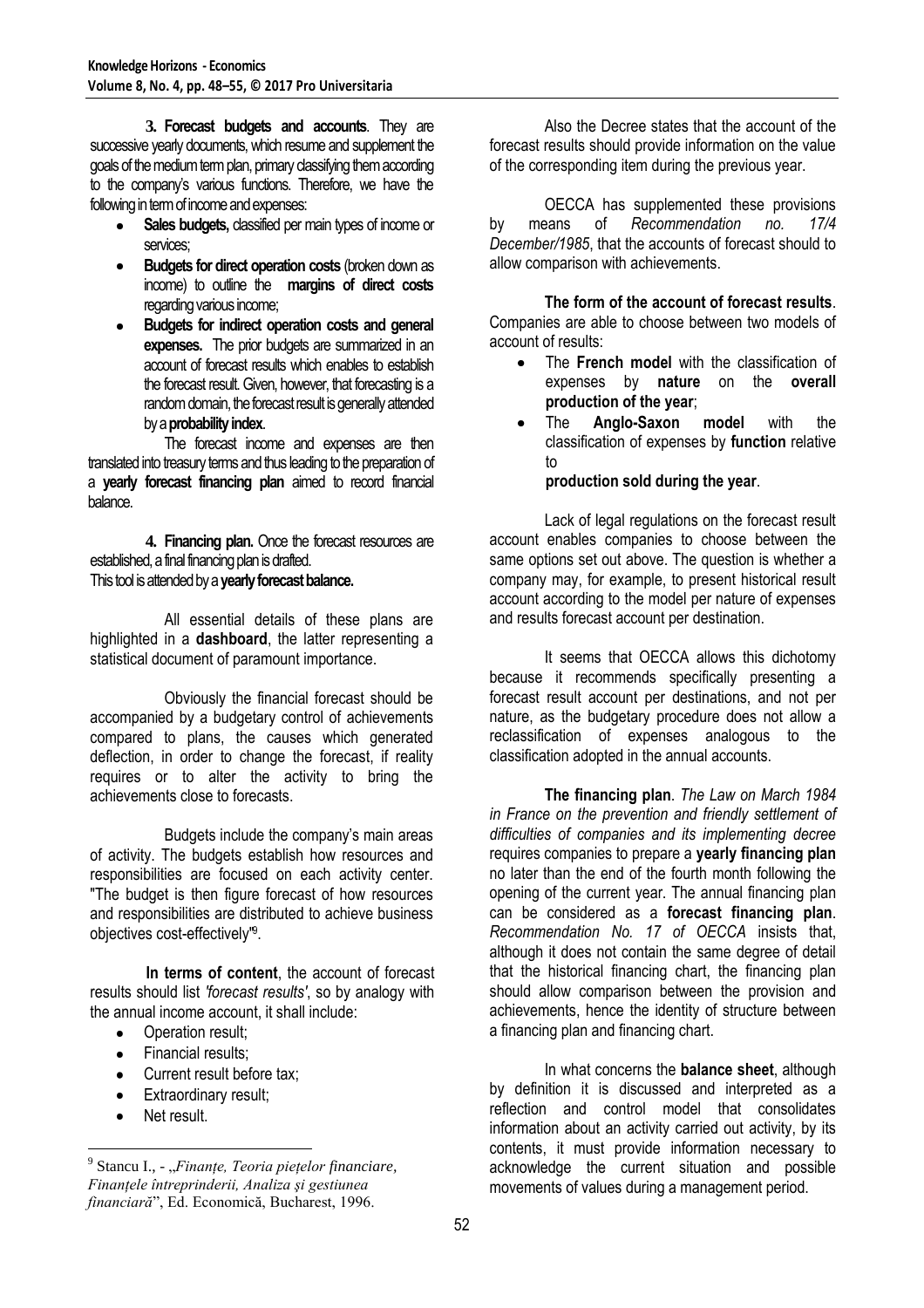**The provisional balance** may be discussed under the form of a "**plan balance**" **<sup>10</sup>** which includes decisions and objectives on the company's assets and liabilities as balance markers, exhibiting the provisional balance of such patrimony elements on certain periods of time. Also, the provisional balance may be displayed under the form of a "**forecast variant**", which displays the balance of the patrimony elements at the beginning and the end of the forecast period.

*The forecast results account and the forecast balance sheet are based on drafting the forecast treasury budget*.

The **treasury budget** allows forecasting cash inflows and outflows in order to avoid the cessation of payments or the appearance of any unnecessary surpluses. Effectively, the operating revenue and expenses (excluding depreciation and provisions), financial operations and investments are related to immediate cashing or payments or within a certain period of time. If during certain periods there is a surplus of cash and it is important, there should be foreseen possibilities to place it. If, on the contrary, at other times there is a shortage of cash, additional resources will be sought to cover debts. The **treasury budget** is obtained projecting the company's earnings and future payments on different time intervals. For short period, monthly intervals shall be used given that there are considered the seasonal variations of the liquidity flows. When cash flows are unstable but predictable, it is necessary to prepare budgets on close periods of time. On the contrary, if the cash flow is relatively stable, quarterly budgets may be estimated or on longer periods, although practice shows that if the period is very long, the forecast is uncertain.

The **provisional result account** is a summary of revenue and expenditure estimates. It is the main instrument for both the forecast level and at the budget control level. The form of this account may be different from than the one regulated for the profit or loss account, depending on business needs.

In a forecast result account, revenues and expenses are generally divided into months or quarters, in order to enable budgetary control and cash budgeting. The forecast result account is a projection of future period results. As with the treasury budget, sales forecasting is central to program production and estimate production costs. We may start from the assessment of each component of cost of goods sold.

 $\overline{a}$ 

But it is very unlikely that a detailed analysis of purchases, salaries related to production, and general expenses will provide the most accurate forecasts. However, the cost of goods sold is often estimated started from past relationships between the cost of goods sold and sales.

In general, the commercial and administrative expenses will be estimated subsequently. As these costs are usually budgeted in advance, they estimates are relatively accurate. The next step is to evaluate other types of income and expenditure, obtaining the final net result before tax. Using the applied tax rate, the income tax is then calculated, which clearing it from the previous result, we obtain the net result after ta

x. **The forecast balance<sup>11</sup>** is presented as a traditional balance sheet and allows providing the consequences of actions for the coming year on the economic situation and financial structure of the firm. Thus, it will allow such estimates: evolution of the movement flow, return on capital employed, etc. and it cannot be developed until after the forecast outcome and the cash budget are known.

#### **3. Financial statements and control of reporting entities**

The management of financial and economic resources available to the patrimonial unit with maximum efficiency, maintaining the patrimony integrity, especially in conditions of market economy, requires organization and constant or regular exercise of control actions.

Monitoring is a management function that allows knowledge and improvement of the management of assets providing information to guide the work of production, distribution and sales. Tool to measure the wealth originated by a company, accounting and yearly accounts provide the information necessary to determine the various financial claims, such as: dividends due to members, worker participation in profits, taxes, fees and similar payments required by the state. It also provides quality elements that allow controlling the compliance with the explicit or implicit contracts concluded between the company and its partners. Thus, accounting is financial-economic control, legal and social.

The economic and financial control can be exercised both by people inside the unit, in which case, it takes the form of internal control, or people from outside, known as external control.

 $\overline{a}$ 

<sup>10</sup> M. Ristea *– "Bilanţul în gestiunea* 

*patrimoniului",* Ed. Academiei României, Bucharest, 1989.

<sup>11</sup> C.G. Dumitru- *" Dezvoltări şi aprofundări privind valoarea informaţională a bilanţului contabil",* Ed. Universitară, Bucharest, 2005.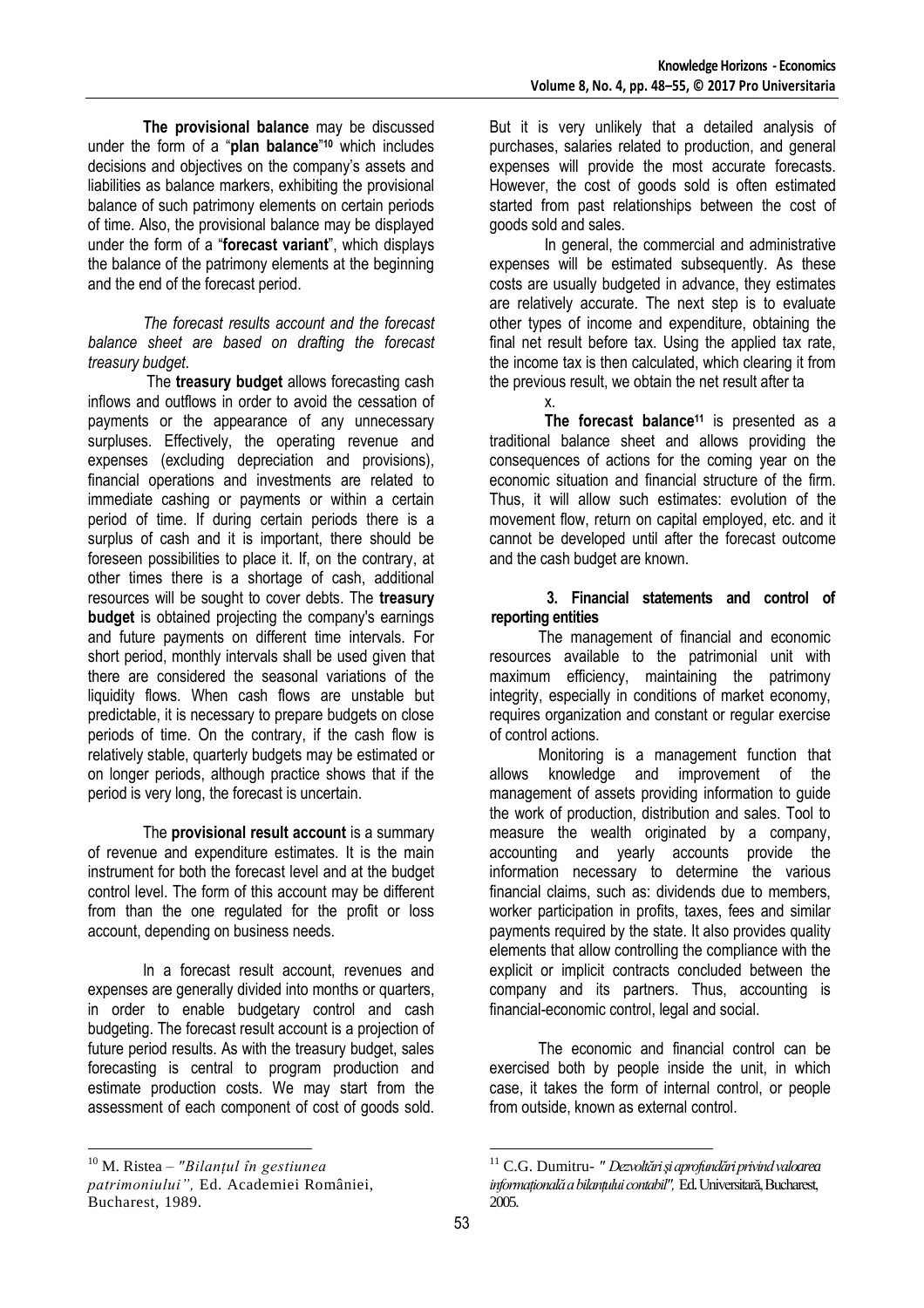The internal control is designed to protect business interests by thorough knowledge of current management operations and setting up of management responsibilities relating to maintaining the integrity of patrimony. Although this form of control uses information contained in the annual accounts, most of the data used are extracted from current accounting of the company and, in particular, from the internal management accounting.

External control is exercised by persons outside the company targeting specific interests of authorities they represent: the State, other public authorities, investors, banks, etc. With some exceptions, most of the information used in the external control is contained in the annual accounts.

Therefore, annual accounts serve in particular monitoring and evaluation activities performed outside the unit, depending on the purpose of external control, it could be divided into: control of income distribution and control of tax determination of calculation.

# **3.1. Control of profit appropriation**

Financial accounting provides for certain periods, as the annual accounts, information useful to the owners of a patrimony unit on the financial situation at a certain period and result of operations conducted in a limited period. The latter, plus the profits of past periods that were not subject to division, represent the **basis for calculating the dividend** distributed to shareholders or partners. In addition to the right to dividends, shareholders profit for the value of capital invested in the firm, from the right to intervene in economic and social life of the company, particularly in the form of participation in decisions of the general assembly and the right to be informed on the entity's management.

In order to exercise these rights, accounting and annual accounts provide information that allows members to review the economic entity's business leaders. Thus, based on the elements contained in the annual accounts, associates and shareholders can assess the influence of investment and financing decisions on the financial situation and the result to be distributed. In order to protect shareholders' interests, there have been written laws relating to dividends' scrutiny, economic and financial situation of the company.

This guarantee of accuracy of the information contained in the annual accounts is achieved by controlling bodies appointed by the general assembly (audit committee) or self-employed accountants (accounting experts), who verify and certify the balance sheet. The verification and certification of annual accounts confirm if they give a true, clear and complete image of the patrimony, financial position and results of year. To this end, based on inspections during the year, and other elements necessary for reach correct conclusions on the certification of balances, a report is drafting showing mainly the following:

- If the balance sheet complies or not with the accounting ledgers;

- If the accounting ledgers are kept according to the regulations in force;

- If the regulations on the patrimony assessment and the other accounting rules and principles have been accordingly complied with.

By of means of this report, auditors and independent accounting professionals can record the certification of the balance sheet, without reserves, certification with the reserves stipulated in the report or refuse the balance's certification based on solid grounds. The report is made communicated to the general assembly of shareholders and submitted for its approval. While the information contained in the annual accounts significantly meet the investors' needs of knowledge on the actual situation, it is extremely useful for the company employees. Thus, yearly accounts are used as a basis for negotiation by the union representatives related to higher salaries, equitable participation in the profit generated by the company, and as a means of monitoring compliance with contracts between company management and employee representatives.

## **3.2. Control of tax substantiation**

Accounting data is used to establish multiple taxes, duties and similar payments due to state budget or other public authorities. All applicable business tax legislation is based on information provided by accounting, insofar as determining taxable income depends, first, on the correct determination of the result sheet. Then the latter is corrected to take account of differences arising between the specific accounting and tax rules, in addition, accounting provides data necessary to calculate VAT due to the budget, other taxes and duties in the charge of the company. Thus, data provided by the annual accounts represent a tool that favors the control of tax administration bodies for the timely payment of obligations the company has towards the state and to prevent tax evasion.

In order to achieve this objective, the legislature has intervened by multiple laws which